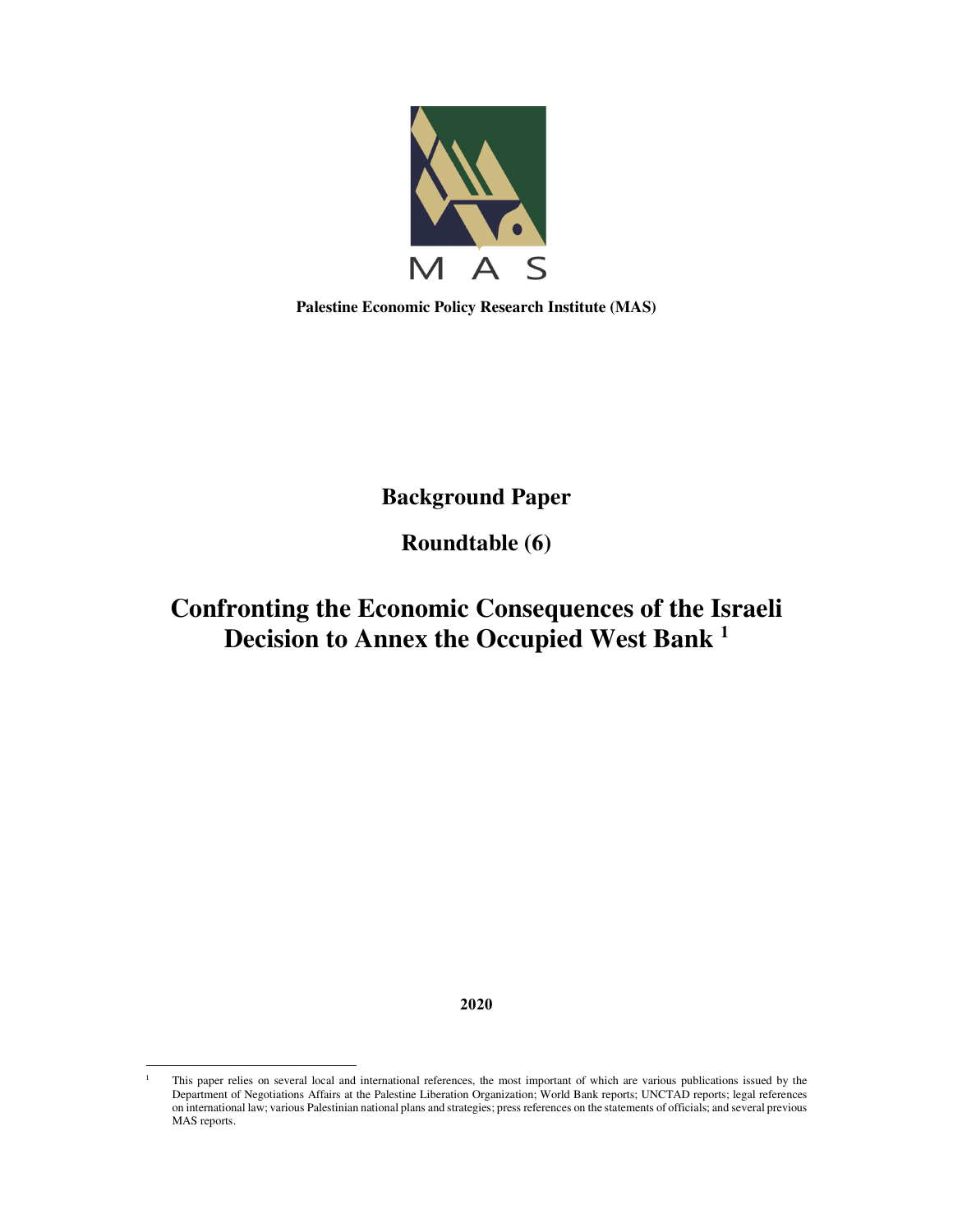Rasim Khamaisi, Urban and Regional planner and Geographer, specializing in urban and rural geography. Prof. in the Department of Geography and Environmental Studies at the University of Haifa. Head of CPS Center For Planning and Studies, Kufr Kana Khamaisir@gmail.com

**This Background paper is funded by** 

**EXECUTE HEINRICH BÖLL STIFTUNG PALESTINE AND JORDAN** 

**This document has been produced with the support of the Heinrich-Böll-Stiftung. The views expressed herein are those of the author(s) and therefore not necessarily reflect the opinion of the Hinerich-Böll-Stiftung.**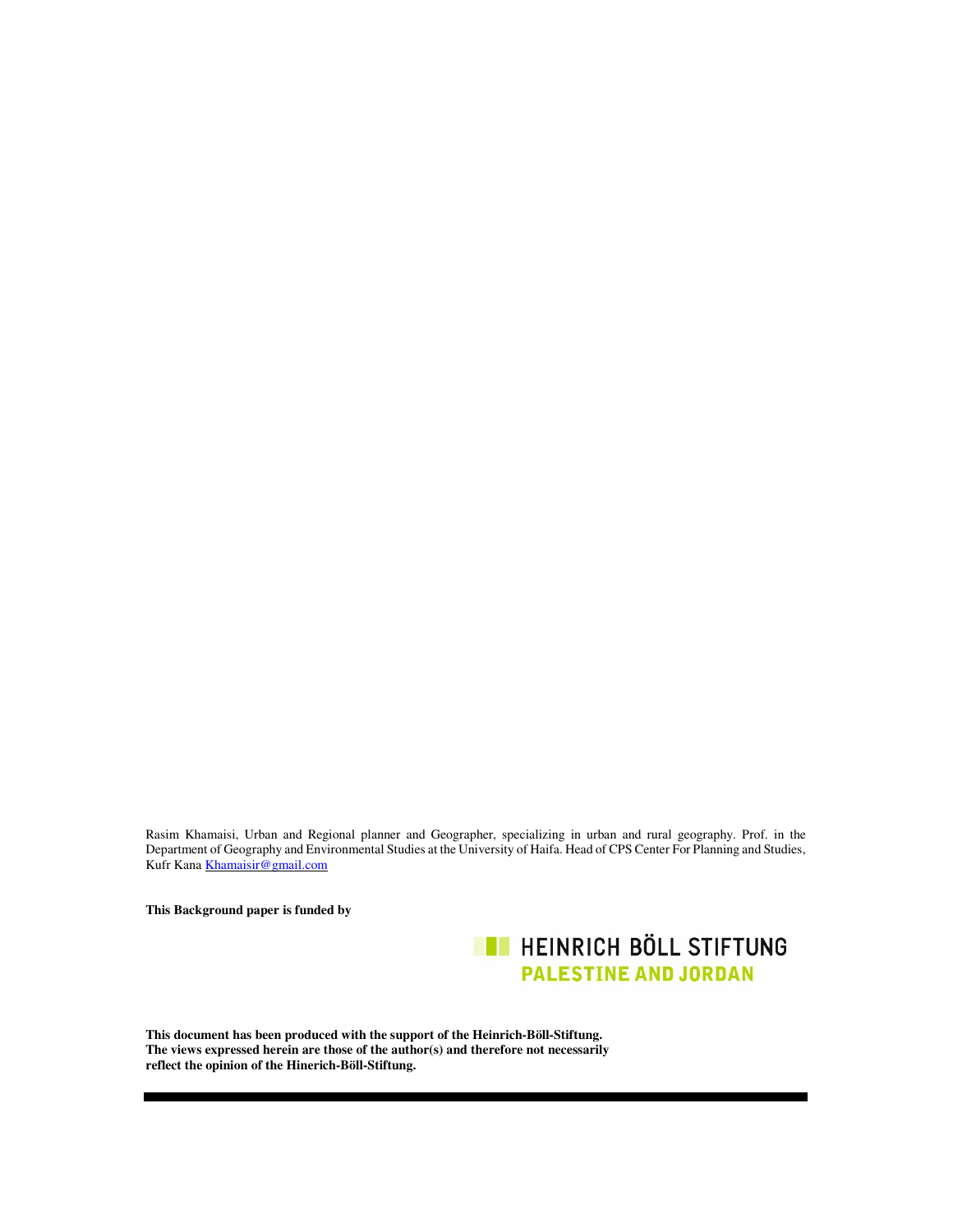# **1. Background**

The Palestine Economic Policy Research Institute (MAS) accords special attention to issues that have a significant impact on Palestinian national economic security. As such, this meeting will present and discuss the dangers associated with the occupation's annexation plans (as specified in the American-Israeli "vision" for the elimination of the Question of Palestine), amounting to about 30% of the area of the West Bank.<sup>2</sup> Under discussion is the issue of annexation (or what the Israeli call "the extension of sovereignty over Judea and Samaria"). The purpose of the Institute's series of roundtable meetings is to discuss such important, sensitive economic issues that have a macro-impact on institutions and individuals across Palestinian society. The issue of Israeli annexation - regardless of when it is implemented and as long as it remains a likely policy option – is the top priority and most important challenge facing the Palestinian government and society, over and above the health and socio-economic impacts of the Covid-19 pandemic as discussed at previous MAS meetings.

This background paper examines Israel's new annexation plans for the occupied Palestinian territories, in the context of the American-Israeli "vision" and Israel's strategic settlement and security plans. It links the legal dimensions of potential annexation to its economic consequences and their repercussions and implications. It strives to highlight important aspects of this strategic issue by discussing methods for confronting it legally and economically, while detailing recommendations in this regard. There has been an escalation in regional tensions, caused by the Israel-UAE agreement, as a result of which there has been a "temporary suspension" of the implementation of any annexation measures in exchange for the normalization of bilateral relations. This postponement provides the Palestinian people with time to prepare internal and external measures for confronting annexation when it occurs, as a worst-case scenario, or for making the temporary freeze a permanent condition, whereby annexation may be "taken off the table".

# **2. Annexation is Simply Israeli Legalization of Settler Colonialism**

The recently-announced Israeli annexation, as an "act of an occupying power", is not altogether surprising, given the historical background of occupation. This occupation denies Palestinians their economic, human and social rights, working to annex the Palestinian territories in a systematic and comprehensive manner across more than five decades. Annexation plans began to be formed with the occupation of the West Bank and Gaza Strip in 1967. East Jerusalem was illegally annexed, following a change in the Basic Law of Jerusalem in 1980, which declared it as the capital of Israel. This was followed by the annexation of the occupied Syrian Golan Heights in 1981. Israel continued to confiscate lands, destroy property and seize absentee property, sporadically declaring land as closed military areas, while building illegal settlements and plundering economic and natural resources. Effective annexation has been performed through the construction of illegal settlements on occupied lands; and via the construction of the Separation Wall. The Wall has annexed more than 9.4% of Palestinian lands, dividing Palestinian villages and cities while isolating Jerusalem from the West Bank. This has increased the fragmentation of the West Bank, vastly increasing the number of Palestinian "cantons". In summary, there is little difference between annexation by force on the one hand; and annexation by law on the other. They are two sides of the same colonial story that has continued for more than a century.

In order to complement systematic Israeli plans to control more land, the occupying power has enacted numerous discriminatory laws. For example, since 2015, it has discussed more than 60 draft laws related to "the application of Israeli law" to the occupied West Bank and settlements. The most important bills presented to the Israeli Knesset for consideration include the bill to annex all settlements in the West Bank to the State of Israel (2018), and the bill concerning the annexation of "Greater Jerusalem." The Knesset has approved five laws that directly and indirectly serve Israeli annexation, including laws related to encouraging investment in settlements, as well as the Settlements Regulation Law of 2017

<sup>2</sup> RT1 2020.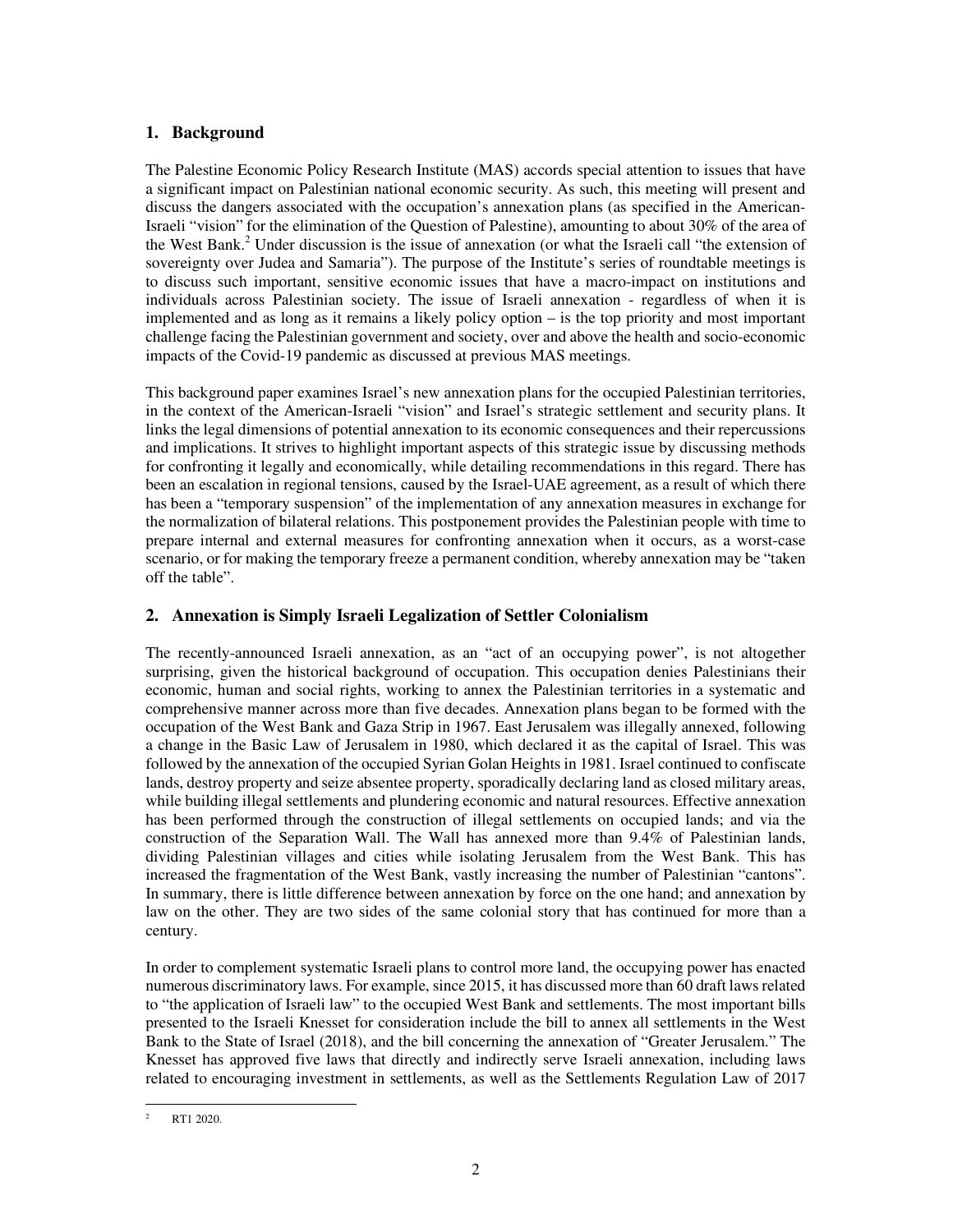that allows for the permanent confiscation of Palestinian lands. Moreover, legal appeals concerning land cases have been transferred from the Supreme Court to Israeli administrative courts, further facilitating the annexation process. This is in addition to the passage of numerous other laws. This has created a conducive "Israeli legal environment" to support former and current annexation plans. Recently, such plans have obtained American approval of Israel's "right" to annex certain areas of the West Bank, given that the State of Israel will retain security responsibility over the State of Palestine. Moreover, the latter State can only be established within the parameters of the Israeli-American "vision", including US recognition of Jerusalem as the capital of Israel.

In conclusion, previous and current colonial policies continue to stifle any chance of a peace agreement, in complete defiance of international law. Israel has sought to establish a new, legal-political *fait accompli* with America's blessing. Israeli law applies to Israeli settlers and the lands that they have annexed - or will annex - while military (occupation) law continues to govern Palestinians living on these lands. This is one of the defining features of the apartheid regime, denying the Palestinian people their "inalienable" rights, as recognized by international law seventy years ago.

## **3. The Legal Context of Annexation and the Official International Palestinian Position**

Annexation occurs when a state integrates lands from another, occupied country by force. That is, it is an explicit and direct occupation. What distinguishes annexation from occupation is the temporary nature of the latter - whereas annexation aims at permanent seizure, occupation is temporary, according to the international laws of occupation. Both occupation and annexation are prohibited by international law. Annexation is specifically prohibited under international law, as it counters the right to selfdetermination, which is a key component of international legitimacy.

The creeping annexation that Israel is actually implementing on the ground is not limited recent announcements. It is a continuous policy violating international law and threatening its principles. It demonstrates the clear denial of Palestinian rights, through racist laws where Israel aims to control the land, while disclaiming responsibility for the people on the land, who are subject to colonial laws and Israeli military orders. Israel considers the presence of the Palestinian population on this land to be a temporary phenomenon, in defiance of recognized international and humanitarian laws.

Israel announced its annexation plans for parts of the West Bank at the beginning of 2020. This constituted a new breach of power by the occupation, leading to widespread political and diplomatic protests. It resulted in the emergence of official positions - by the Palestinian leadership, the international community and some Arab countries such as Jordan - that strongly rejected this planned annexation. The official position of the Palestinian leadership was to announce a boycott of the current U.S. administration, cease security coordination with Israel, in addition to refusing to adhere to other stipulations of the Oslo Accords, as a principled expression of its rejection of annexation.

This is the international, legal starting point for the Palestinian leadership, as it urges states to support international resolutions and bind Israel to their implementation. It is worth noting, however, that the international community (in general) preaches rejection, denunciation and condemnation of occupation, while simultaneously strengthening diplomatic, commercial, economic and cultural relations with the occupying power. Israeli goods hold preferential status in international markets, directly and indirectly supporting the occupation and the apartheid regime. It can be concluded that there will be no confidence in the international community unless it begins to undertake sanctions in accordance with international resolutions, and the rules of international law.

# **4. Economic Challenges Resulting from the New Annexation Plan, in the context of the American-Israeli Vision**

It is difficult to separate official Israeli statements about new annexation plans from the American vision proposed in the Deal of the Century. Therefore, the issue of annexation is directly linked to the American vision and its contents. Since 2017, the U.S. administration has taken several steps to lay the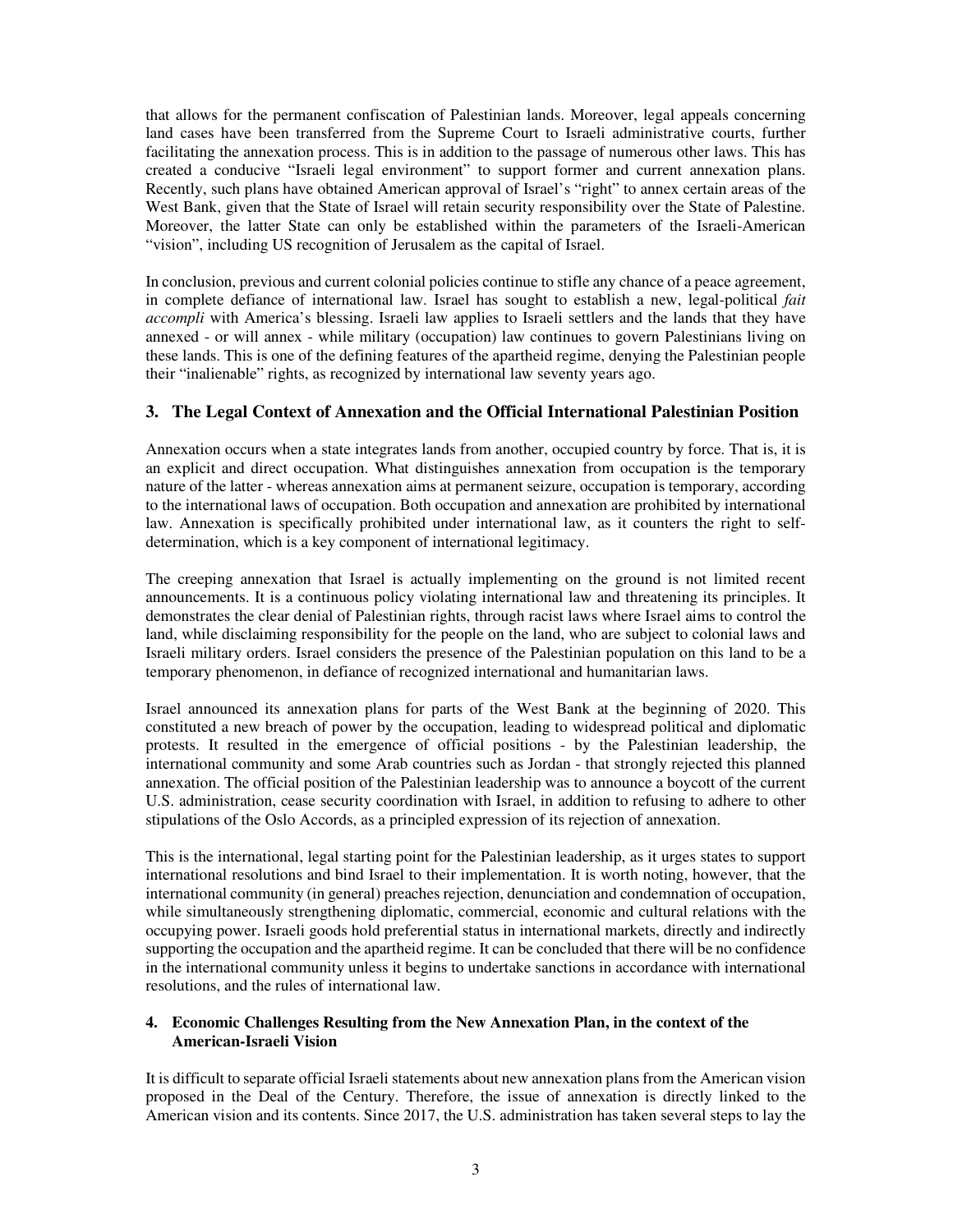political groundwork for its vision. This process started with the recognition of Jerusalem as the capital of Israel, and the transfer of the U.S. Embassy to it (December 6, 2017). This was followed by the cessation of U.S. support to UNRWA (August 31, 2018); and statements made by Secretary of State Mike Pompeo that the U.S. does not consider settlements to be a violation of international law (November 18, 2019), based on the understanding that the West Bank is land under Israeli control, and not under occupation. These measures are unprecedented, when taking into consideration the official American position since the start of the peace process, and indeed since 1967. They have led to a state of political estrangement between the American administration and the Palestinian leadership, in addition to a driving a further dichotomy in the official positions of Arab states (between verbal support for Palestinian rights and efforts to normalize Arab-Israeli relations). This vision ignores all historic UN decisions regarding the Palestinian issue; and Israel's obligations as stipulated in international law and international humanitarian law, not to mention its obligations under the Oslo Accords. In short, it is rejected because it flies in the face of history and the national and human rights of the Palestinian people.

In implementation of the American-Israeli vision, press leaks and official statements made by the Israeli Prime Minister in 2020 indicated that Israel seeks to impose its sovereignty over 16 of its colonies in the West Bank, and annex 43 Palestinian areas to Israeli control (inhabited by some 106,000 Palestinians).<sup>3</sup> The Israeli Prime Minister announced, earlier in 2020, that this annexation would cover about 50% of Area C, which itself constitutes about 60% of the total area of the West Bank and is under Israeli security and administrative control, as stipulated by the 1995 Oslo II Agreement.

This vision and continuous colonial onslaught represent nothing but an American-Israeli legitimization of the realities that Israel has imposed on the ground, especially since the conclusion of agreements with the PLO in 1994. This vision is based on imposing, to every extent possible, a colonial framework<sup>4</sup> that allows for resource-theft, settlement-expansion and preservation of outposts in various areas of the occupied territories, in addition to the establishment of an apartheid regime.

As a logical consequence, a unified Palestinian position was formed, rejecting the proposed American vision. This vision undermined any remaining opportunities to resume negotiations for a two-state solution, as it settled final status issues arbitrarily, ignoring the borders of June 4, 1967 and granting Israel absolute sovereignty over Jerusalem. Therefore, the official Palestinian position - and that of most countries - categorically rejected this vision and annexation.

This paper does not aim to explore Israeli occupation policies and the legal dimensions of the annexation issue in detail. The analysis above has been provided to set the framework for better understanding the economic dimensions of this new situation, which feature two types of economic challenges:

- Those relating to the official and popular Palestinian position that rejects American-Israeli approval of annexation and its further roll-out (that is, the repercussions of the recent decision to cease economic and civil coordination with occupation authorities). This has already had adverse effects on public finances, on foreign trade, on employment in Israel, and on other aspects of Palestinian civil life.
- Those relating to planning, policy, spending and investment priorities that enable Palestinians (especially those residing in targeted areas, estimated at more than 100,000 citizens) to survive in these areas, by protecting them from colonial confiscation and attacks on property and people,

<sup>3</sup> On September 10, Netanyahu pledged that should he win the election of September 17 and succeed in forming a government, he would annex the Jordan Valley (almost a quarter of the West Bank), as well as West Bank settlements to "Israeli sovereignty". Later, Hebrew, international and Arab media outlets all reported on his statement to annex 30% of the West Bank. These statements were widely condemned by all parties. See: https://www.dw.com/ar/%D8%A5%D8%AF%D8%A7%D9%86%D8%A9-

https://www.aljazeera.net/news/politics/2020/6/8 4 More than 60 annexation projects have been issued by the Knesset. This includes an annexation project for Greater Jerusalem, a project

to annex the Jordan Valley, a project to annex all settlements in Area C, in addition to projects for the annexation of specific settlements. In total, annexation projects account for 60% of the West Bank.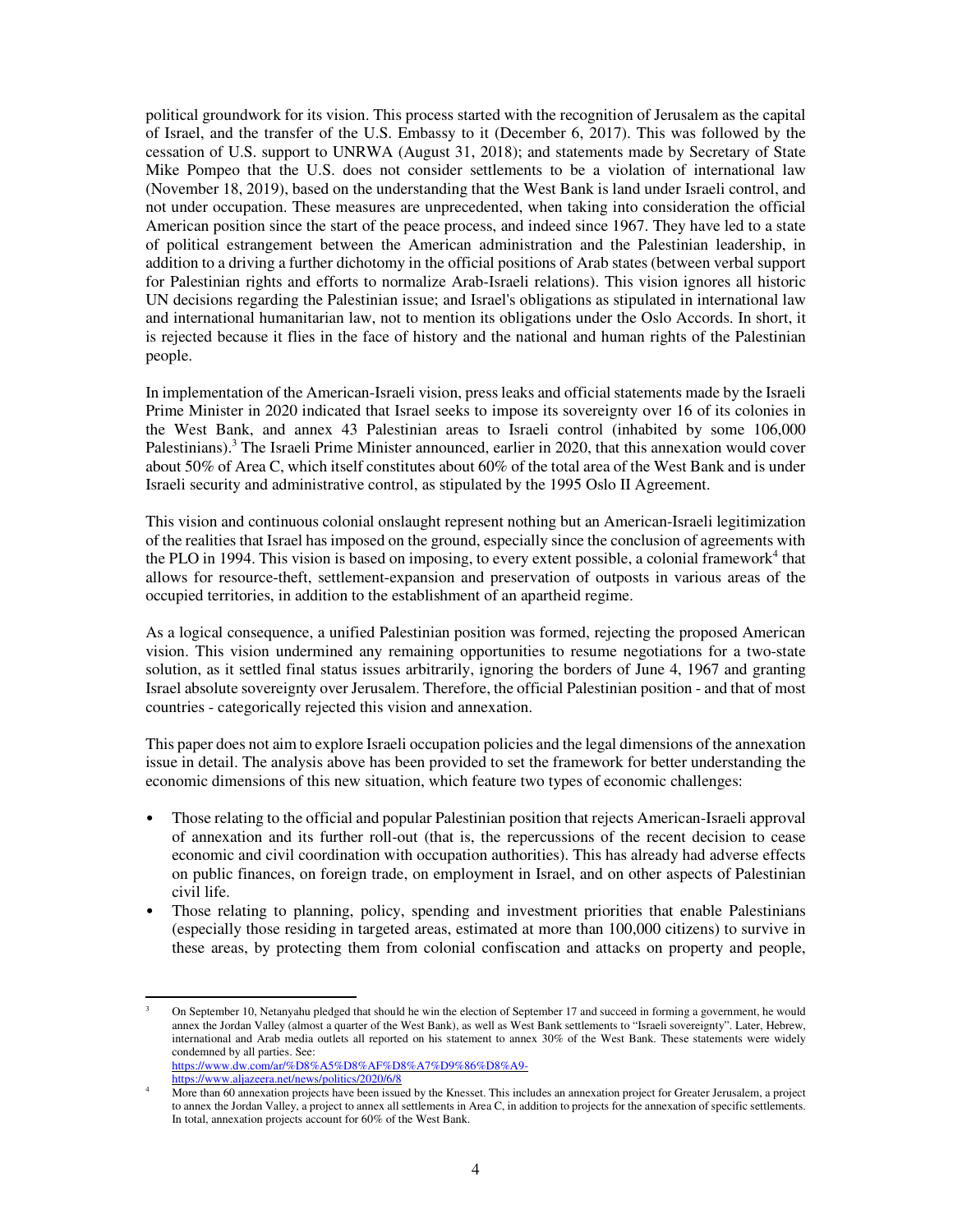fundamentally thwarting annexation at its base (in parallel with efforts to thwart it at the leadership level).

The remaining sections of this paper focus on the second set of economic challenges, as these are directly related to looming Israeli annexation plans and practices.

## **5. The Potential Economic Impact of Annexing the Jordan Valley, northern Dead Sea and other Areas**

It should be noted that it is difficult to quantify potential economic effects in this brief paper, due to their diversity, breadth of scope, uncertainty of their timing, etc. These would need separate, in-depth studies. However, it is possible to discuss - in general terms - the basic features of such negative impacts briefly, for the purposes of facilitating discussion in this meeting. The economic effects of annexation cannot be explained without identifying the specific geographic areas that may be annexed, its unique location, components and resources, and the reality of life therein as dictated by the occupation's policies.

# **5.1 Concerning the Jordan Valley Specifically**

The Jordan River Valley (including the northern Dead Sea area) extends over 1,611,723 dunums, constituting 28.8% of the area of the West Bank. 87.5% of this area is classified as Area C, with the remainder classified as A or B, including the city of Jericho. The Jordan Valley is perhaps Palestine's most fertile agricultural area - with numerous climatic advantages - and the largest such area. It holds deposits of salts and minerals, and numerous tourist attractions.<sup>5</sup>

Residents of the Jordan Valley, especially in the Area C parts, face many challenges. Israel depopulated and demolished nearly a third of their residential communities, leading to serious social and economic repercussions, as well as a rise in poverty and unemployment rates, at a higher rate than the rest of the West Bank. Such policies also contributed to poor food security for the population. Israeli control over land and water resources has prevented Palestinians from exploiting the Jordan Valley and benefiting from its natural resources, thus hindering the potential for investment in what could be an important opportunity for supporting the Palestinian economy and setting the wheels of development in motion.

The paradox in this area is blatant: 11,000 Israeli settlers exploit more than 90% of the area of the Valley, while about 65,000 Palestinians are confined to less than 10% of this area. Additionally, they face restrictions that prohibit them from accessing adequate supplies of agricultural water. Conversely, settlements enjoy numerous rights and privileges through which they have developed extensive agricultural, industrial and tourism facilities. Agricultural produce from these settlements is exported to Europe, America, India and Singapore. In addition, the occupation government provides special support to settlement tourism companies and settlement products.

More specifically, Israel prevents Palestinians from using most of the land in the Jordan Valley and the northern Dead Sea area,<sup>6</sup> as detailed below:

- a) 48.7% of the area is labelled as "state lands" located within the boundaries of 30 settlements.
- b) 46% of the area is closed military zones, where some zones are controlled by settlements. There are an additional 11 military training zones, while 1% of the area is mined, across the border with Jordan.
- c) Israel has announced the establishment of 26 nature reserves over 20% of these areas.
- d) The remainder of these areas have been allocated to regional settlements councils.
- e) In summary, Palestinians are prohibited from accessing 85% of the total area of the Jordan Valley. This prohibition covers housing/other buildings, grazing/agriculture, and transportation.<sup>7</sup>

<sup>5</sup> Ma'an Development Center (2012). "Parallel Realities: Israeli Settlements and Palestinian Communities in the Jordan Valley".

<sup>6</sup> B'Tselem, 2011.Background on the Jordan Valley.

<sup>7</sup> The 2014 Plan assigns 23% of Area C as accessible to Palestinians.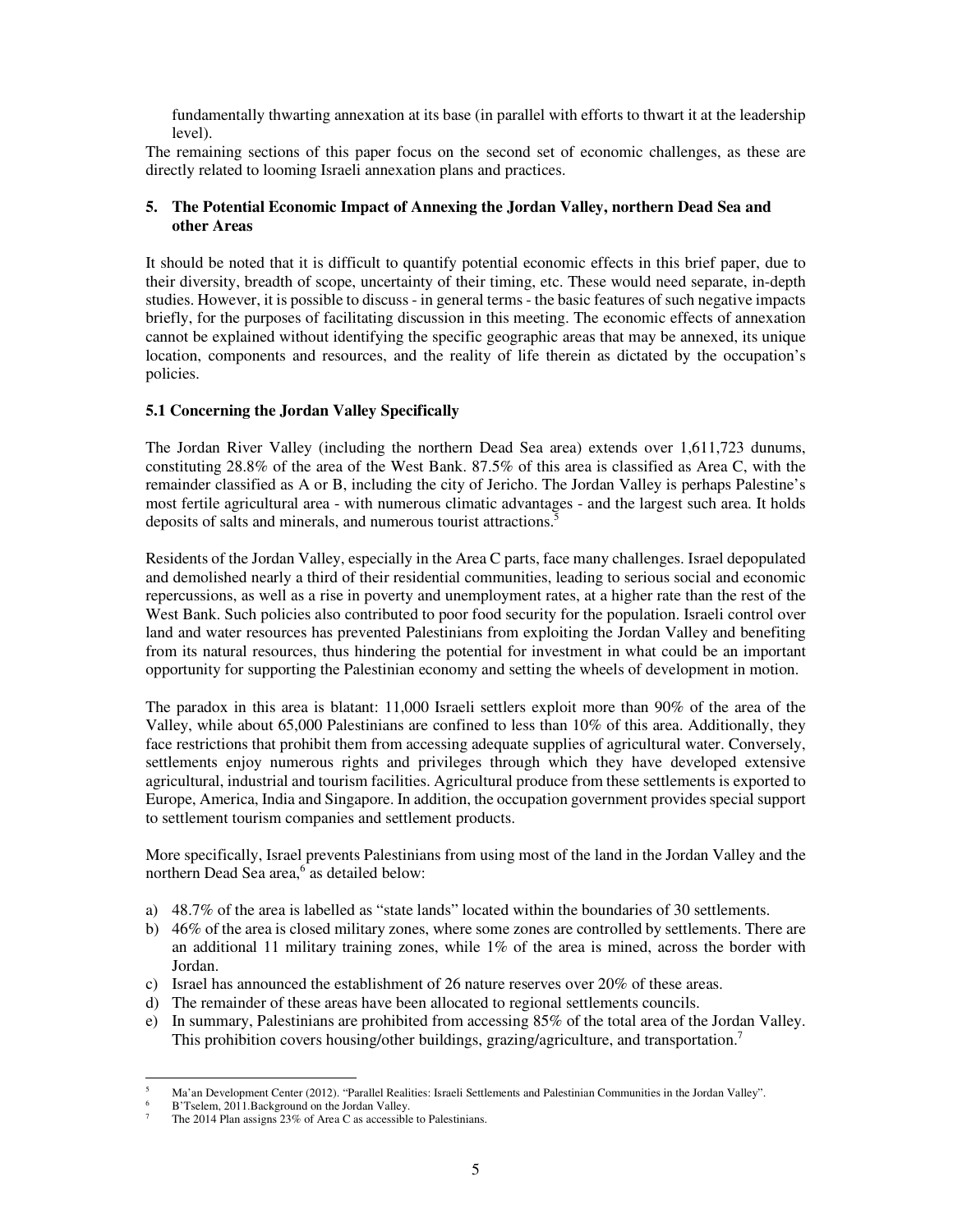The importance of the Jordan Valley and the northern Dead Sea - in terms of economic development can be summarized as follows:

- It forms an area that can accommodate the increasing population of the West Bank.<br>- Of particular importance is the fertility of the land, which can be used to provide
- Of particular importance is the fertility of the land, which can be used to provide food to the population, as well as agricultural exports. According to the estimates of some experts, the cultivation and reclamation of 100,000 dunums in the Jordan Valley could provide job opportunities for up to 150,000 workers. In addition, the use of modern agricultural technologies could multiply agricultural yields by a factor of 5 to  $10<sup>8</sup>$  Export crops, cultivated on an area equivalent to about 50,000 dunums, can pump one billion dollars annually into the economy.
- Additional opportunities are available in energy, infrastructure, mineral-extraction and water.
- Commercial importance, especially through trade with Jordan and the Arab world, to counter the isolation of the Palestinian economy and its dependence on the economy of the occupation.
- Significant tourism potential in a unique eco-sphere, in addition to the industrial potential of medicinal and cosmetic products manufactured from raw materials extracted from the Dead Sea.

#### **5.2 Concerning Area C Overall**

In general, land registration has been historically limited in the West Bank. Registered land ownership accounts for 33% of the West Bank and 31% of Area C, i.e. around half of the total area of the West Bank. In accordance with Military Order No. 59 issued after the occupation of the West Bank, Israel halted the registration process that began in the 1920s and continued during the British Mandate and under Jordanian rule. Even during times when registration was feasible, owner turnout was limited for a number of reasons, including collective land ownership and use. Official land registration was rarely related to the actual use of the land.<sup>9</sup>

According to the Palestinian Central Bureau of Statistics, the total area cultivated by Palestinians reached 1,195,000 dunums in 2010; down from 1,700,000 dunums in 1982. This indicates a 34% decline in the area of cultivated land, due to occupation policies. <sup>10</sup>

Less than 1% of Area C is earmarked by Israeli authorities for Palestinian residential use. Access to the remaining land area is severely restricted for Palestinians. It is not possible for Palestinians to obtain structural plans or building permits for housing purposes or economic activities, even within the narrow boundaries Palestinian villages located in Area C. The same is true for the extraction of natural resources and the construction of infrastructure.<sup>11</sup>

**Area C is of great strategic importance**, due to many factors that are vital to the economic, social and political development of the Palestinian state. The most prominent factors are:

- The Jordan Valley, which is strategically important as it forms the eastern border of historic Palestine and serves as a vital gateway to the State of Palestine.
- It is the richest area in terms of natural resources.
- It includes most of the agricultural lands of the West Bank.
- It provides geographic, social and spatial connectivity across the West Bank.
- It has significant potential in terms of tourism-sector investments and internal eco-tourism.
- It serves as the last resort for Palestinian urban expansion.

#### **6. What does Annexation mean in Economic Terms: Destroying the Viability of the Palestinian Economy**

In the event that annexation goes ahead, its consequences for the Palestinian economy will be dire:

<sup>8</sup> B'Tselem, 2011.Background on the Jordan Valley.

<sup>9</sup> <sup>9</sup> The World Bank. West Bank and Gaza, the economic effects of the restricted access to land in the West Bank.

<sup>&</sup>lt;sup>10</sup> Kerem Novat. Israeli Settler agriculture as a means of land takeover in the West Bank.<br><sup>11</sup> World Bank. West Bank and Gaze, Area G and the future of the Palestinian economy.

<sup>11</sup> World Bank. West Bank and Gaza - Area C and the future of the Palestinian economy. October 2013.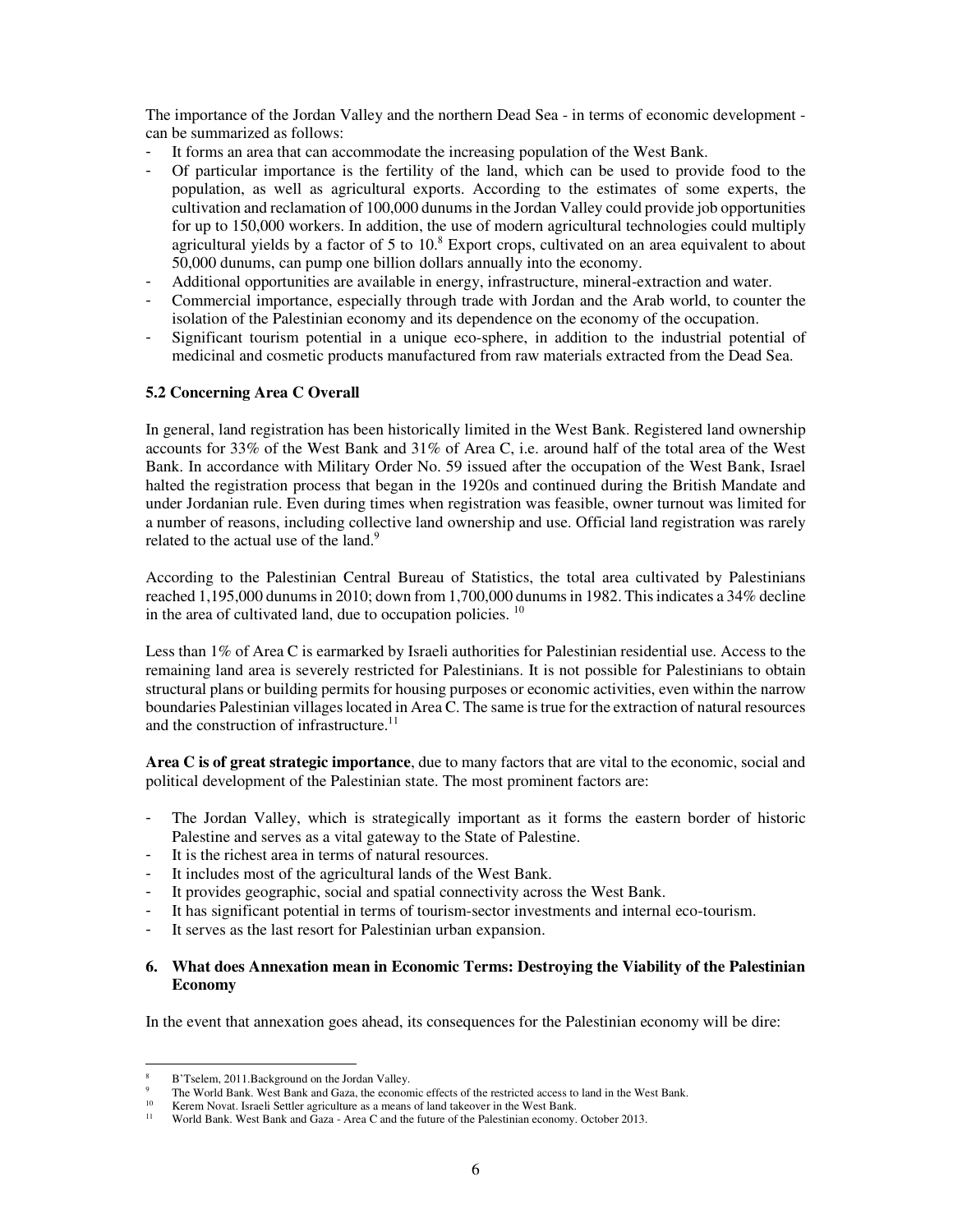- Consolidating Israeli control over border crossings with Jordan, forcing the Palestinians to use Israeli ports and denying them the right of establishing their own port and airport, in addition to facing a long list of conditions. This is in addition to annexing the entire Jordan Valley and all Israeli settlements and outposts therein, while establishing a network of roads, tunnels and bridges to connect these areas to Israel. This portends a new and unprecedented wave of Palestinian land confiscation.
- Annexation will shackle and restrain any national economic development planning. This is due to the fact that Palestinians will lose significant economic revenues that are essential to the development process, as 50% of Area C revenues will be lost. Numerous international reports have stipulated that current losses of Area C revenues amount to 23% of Palestinian GDP. Financial leakages from Area C amount to more than \$600 million annually, discounting lost natural, human and other intrinsic resources.
- Total arable land in Area C amounts to 326,000 dunums, discounting more than 100,000 dunums used for agriculture by settlers. The cultivation of these areas requires 189 million cubic meters of water annually. According to the Oslo Agreement, the share of Palestine is 138.5 million cubic meters annually. The settlements - and the areas under their control - occupy more than 538,000 dunums, while settlers exploit more than 100,000 dunums of agricultural lands in the Jordan Valley.
- The Dead Sea is also a rich source of minerals such as potash and bromine. Jordan and Israel combined generate approximately \$4.2 billion annually from these minerals. The Jordan Valley also includes about 20,000 dunums that can be used as stone and marble quarries. As for tourism in the Dead Sea, it could generate \$126 million annually for an independent Palestinian economy (World Bank, 2014).
- The World Bank also concludes that lifting Israeli obstacles will generate an additional \$2.2 billion annually in value-added. This covers numerous sectors: agriculture, tourism in the Dead Sea, construction, stone and marble, telecommunications, Dead Sea salts and minerals, and production of medical/cosmetic products.

Instead of lifting these restrictions, the US vision is to grant these - and additional - lands to Israel, on a silver platter. This new annexation (East Jerusalem having been annexed many decades ago) will further increase Palestinian economic losses, as well as denying Palestinians the benefits of economic opportunities available to them within their own state. Direct, adverse economic effects can be summarized as follows:

- All operational and investment potential will be lost as a result of annexation. This will undermine the development process, given the inability to establish an infrastructure for urban and investment expansion.
- Geographic continuity will be compromised, and replaced by "transport continuity". This will negatively affect the movement of trade, people and capital, leading to the creation of a suffocating investment environment.
- Significant loss in revenues that could otherwise feed into the Palestinian Treasury.
- Lack of control over natural resources that can serve future development, primarily land, water, minerals, phosphates, other raw materials and alternative energy, especially in the Jordan Valley area.
- East Jerusalem has always served as the political, cultural and commercial center of Palestine, and its tourism sector is one of the most important, national economic assets, while it also holds national and spiritual value for all Palestinians, rendering secondary discussion about economic losses.
- It is important to note that Israel has isolated Jerusalem from its Palestinian surroundings, demographically and economically, while imposing a change in demographic realities such that Israelis now constitute 66% of the city's population. Restrictions, barriers and the construction of the Wall have eroded productive sectors, increasing dependence on the Israeli labor market. The further annexation of Palestinian areas around Jerusalem areas will lead to additional degradation.

In fact, the logical result of implementing annexation will be the devastation of the Palestinian economy and the very concept of "economic viability of a Palestinian state", by stifling the space available for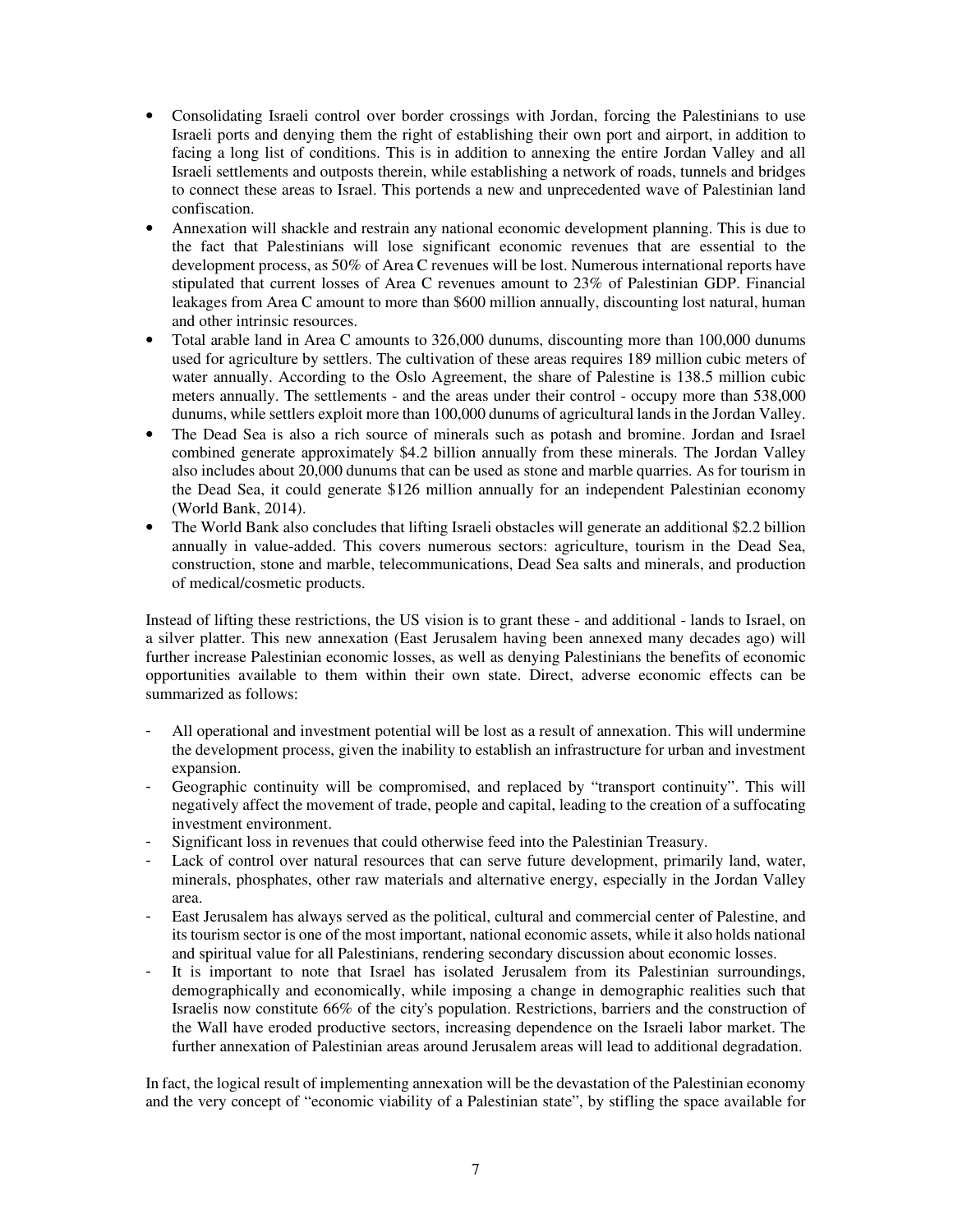enacting development policies, work and investment, and restricting population movement, urbanization and agricultural expansion.<sup>12</sup> Moreover, this situation prevents Palestinians from exploiting their natural resources – the key to economic development. These remain in the hands of Israel, dividing Palestinians geographically and giving Israel absolute control over the movement of goods and people, borders, air- and sea-space etc. This eliminates any meaningful prospects for future Palestinian sovereignty, statehood or development.

# **7. Are There Credible Proposals for Intervention?**

Occupation policies have had disastrous consequences on Palestinians, a price which has been paid by all Palestinians, especially those living under the full control of the occupation in Areas C, the Jordan Valley, and East Jerusalem. Residents in these areas remain in the "front-trenches" of the confrontation with occupation policies and Israeli colonial expansion. The ever-deteriorating living conditions of this population group necessitates intensive humanitarian relief efforts carried out by specialized international organizations, as well as official and civil-society Palestinian organizations.

Recognizing the importance of humanitarian relief; and despite the recent increase in projects and interventions of international institutions operating within the limited development space in these occupied areas; such measures cannot have a lasting positive impact. They are not scaled up enough to address the state of poverty, the weakness of the economy and the suffering of the people in these areas, or their continuous plight in preserving their property rights and preventing colonial expansion and annexation which proceeds apace. Israel - as an occupying power - is not held accountable for its violations. International and Palestinian institutions provide condemnations and opposition, without making any moves on the ground that would make Israel "pay the price" for repeated occupation crimes.

Annexation, if not imminent, remains an Israeli policy decision and it is necessary to act today with the understanding that it will be applied, sooner or later, on more or less of the occupied territory. There needs to be a distinct Palestinian position, which differs from previous policies that did not yield positive change in the material conditions of people living in areas targeted for annexation, nor in enabling them to directly confront creeping colonialism.

Within this context, interventions that are currently required must be based on two tracks. The first is legal, political and diplomatic track (not discussed in detail in this paper). The second track is economic, strategic and developmental, based on interventions that strengthen steadfastness on the ground. Prominent economic interventions can be provided for the benefit of areas threatened with annexation. In order for these interventions to be systematic and effective, we highlight the following:

## **7.1 Establishing the Intervention Framework according to Three Levels, namely:**

- a) **Foundational level**, which can be considered the driver of potential development and its main beneficiary:
	- Local communities, with their unique characteristics and locations.
	- Local councils and local committees.
	- Non-governmental organizations (agricultural, women, cooperatives) that have a mediation role with the local authorities, donors and the local population, in addition to the documentation of popular local support and friendly international mobilization.
- b) **At the level of political leadership and support**, and its role in facilitating and encouraging preferential treatment in favor of threatened areas:
	- The National Authority: It has a leadership, coordination, mobilization, and political/diplomatic role in supporting the foundational level through "pro-poor" laws and procedures that also rationalize development, according to local/national priorities simultaneously.

 $12$  Raja Khalidi, "The Covid-19 shock in Palestine: Global public health crisis, local impacts and responses, national socio-economic recovery", al Hadath.